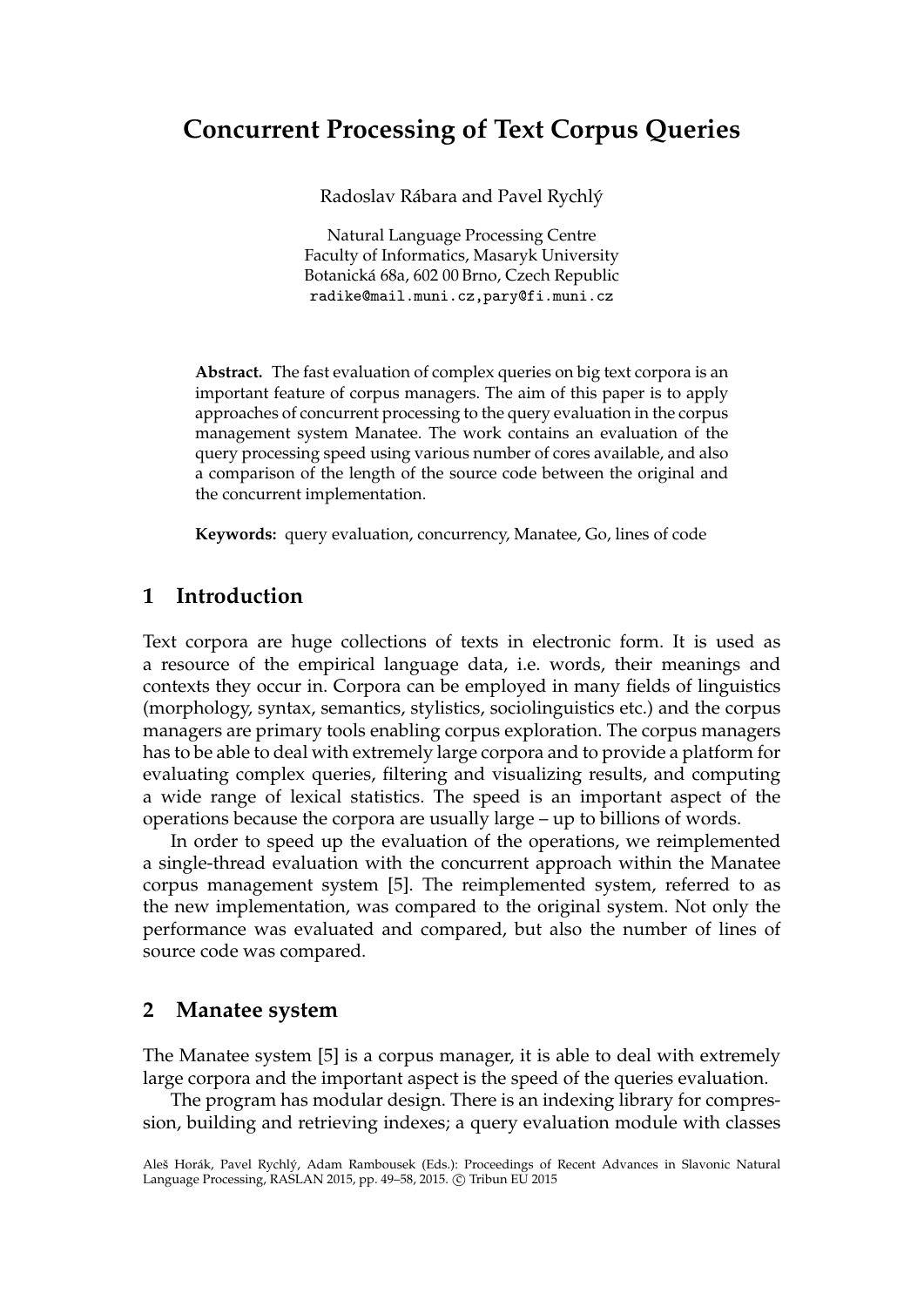for different query operations, a query parser which transforms the queries into abstract syntactic trees, a set of command line tools for corpus building and maintenance, two graphical user interfaces.

The system is based on the text indexing library FinLib that provides procedures for word indexing, corpus storage and retrieving words in form of streams of positions [4]. Manatee has its own query language, which enables retrieving of the word's occurrences.

#### **2.1 FastStream and RangeStream**

The implementation of a query evaluation within Manatee is based on streams of tokens or token pairs (representing range of consecutive tokens). The FastStream and RangeStream interfaces (abstract classes) represent token and range streams. Classes which implements them, represent specific operations. The main idea here is to have classes that perform simple operations which can be combined together to perform complex operations.

In the original implementation, these classes are based on the iterator pattern. It means that there is always available only one value from the stream of values. The next value is loaded by calling the next method. Once it is called, the previous values are no longer available. Values are always provided in increasing order. After all values are read, an iterator returns a stopper, which is an arbitrary value greater than any value in the stream. Iterator also provides the find method to lookup efficiently in the remaining values and the peek method to get the following value, which will be returned by calling the next method, without proceeding to the next value. More details about the implementation are in [4].

### **3 The Go programming language**

Go, also referred to as golang<sup>1</sup>, is a new programming language which has been developed since 2007 as Google project. Go tries to combine performance and security advantages of compiled language like C++ with the development speed of a dynamic language like Python [2]. It was developed by famous programmers such as Ken Thompson<sup>2</sup>, author of the Unix operating system, Rob Pike<sup>3</sup>, also a member of the Unix developing team, or Robert Griesemer<sup>4</sup>, who worked on the design and implementation of the Java HotSpot virtual machine.

The concurrent running functions are called goroutines in Go. It is a coroutine attached to a thread. Multiple coroutines can be attached to a single thread. The attachment is performed dynamically by the Go runtime. The

 $^{\rm 1}$  https://golang.org/

 $^2$  https://en.wikipedia.org/wiki/Ken\_Thompson

 $^3$  <code>https://en.wikipedia.org/wiki/Rob\_Pike</code>

 $^4$  https://en.wikipedia.org/wiki/Robert\_Griesemer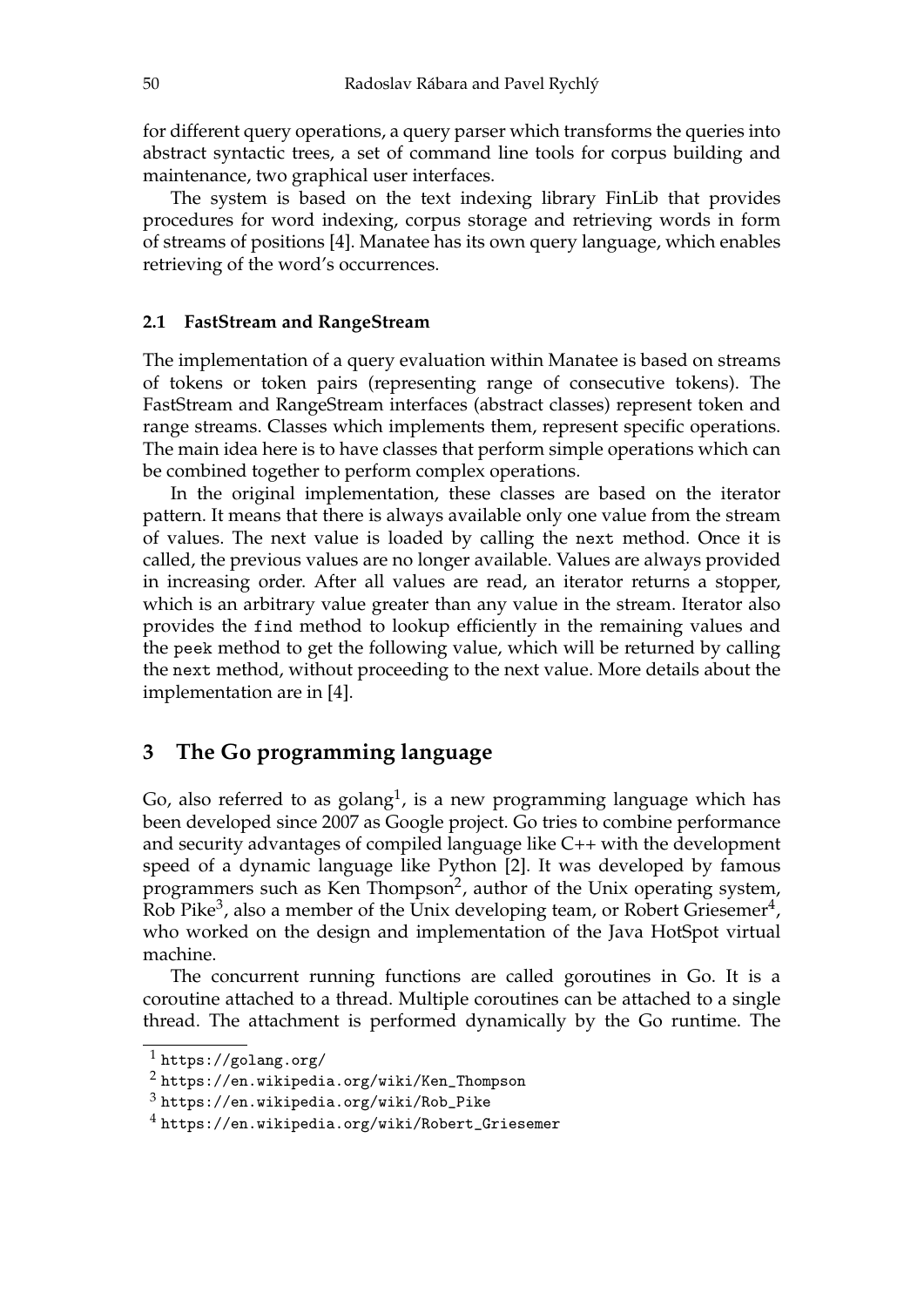attachment of the coroutine can be changed to another operating system thread when a different coroutine attached to the same thread is blocked, e.g. by calling a blocking system call.

Communication between and synchronization of the concurrent running goroutines can be provided by channels. Channels exchange data from the sender to receiver. The communication blocks the sender until the receiver receives the data. In this way, the goroutines provides synchronization of goroutines without explicit locks or condition variables.

Channels can be buffered. The buffered channels blocks the sender only when the buffer is full and it blocks the receiver only when the buffer is empty. More details about Go channels could be found in [3] and many tutorials at the Go site: golang.org.

The new implementation was written in Go.

# **4 Implementation**

In the new implementation, FastStream and RangeStream are structures that provide channel as the stream of the positions. The original methods next, peek, and find are no longer provided because the stream of the positions is represented by the channel. Also the operation find was removed from the new implementation because the operation was slowing down the application almost in all cases, although it was expected that the operation improves the application performance by reducing the amount of the transmitted data.

FastStream and RangeStream were renamed as FastChan and RangeChan in the new implementation. This naming convention, which uses suffix "Chan" instead of "Stream", emphasizes data transfer over the channels.

In the original implementation, FastStream and RangeStream are interfaces and the classes which implements them, represent specific operations. The new implementation does not have classes implementing FastStream and RangeStream interfaces, but there are functions with FastChan or RangeChan as the return value. The functions create channel, run a goroutine, and return the created channel. The goroutine executes computation and the results are send via the channel, which is closed after the computation is done. This approach is generally known as the generator pattern [1].

#### **4.1 Data exchange between goroutines**

An interesting paradox was discovered during testing of the initial concurrent design. The faster computation was expected when the program was running on more than a single core, but the performance was worse. It seemed not only that the computation is not running in parallel, but also that the program is slowed down by runtime task scheduler. Measured results are showed in Figure 1.

The program with the initial concurrent design contained only three goroutines. The program performed the operation of intersection (operation AND)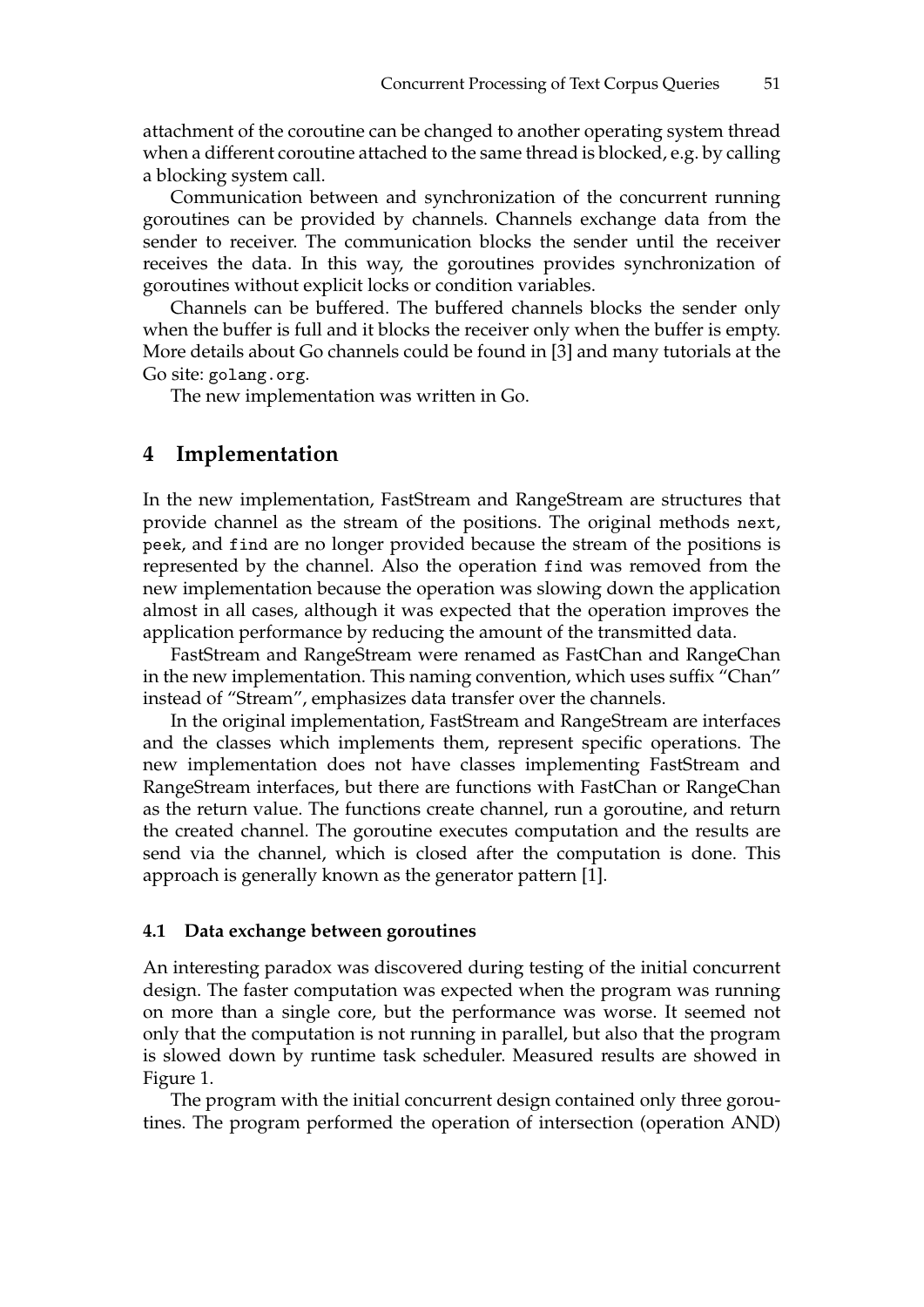

**Fig. 1.** More cores cause worse performance.

on two channels —- streams of the positions. The streams were loaded from the hard disc in separate goroutines. The relatively slow operation of reading from hard disc could run in parallel with the computation of the operation AND.

The operation AND does not execute time consuming instructions between receiving the data from the input channels. It consists from the simple loop which receives positions from the both inputs and compares the positions. If the positions are equal, it sends the position to the output and loads the next positions from both streams. If the positions are not equal, it loads next position from stream that contains lower position.

Channels use locks to archive synchronous communication and the used design repeately sends and receives data after performing relatively fast computation so the program was slowed down on multiple cores probably because of constantly accessing the channel from multiple cores. Therefore, we tried to send batches containing multiple positions instead of sending single positions.

Sending multiple positions at once causes less usage of channels. Goroutine receives batch of positions, processes the whole batch, and then receives the another batch. The larger the batch is, the bigger delays are between receiving batches from the channel. Disadvantage is waiting for the first batch, which must be filled by a sending goroutine. Advantage can be preloading of batch into the cache memory while adding to or reading positions from the batch.

The results of the program which transmits the batches of the positions instead of the single positions, are presented in Figure 2. The application performs the same operations but the performance is positively influenced by the number of used cores.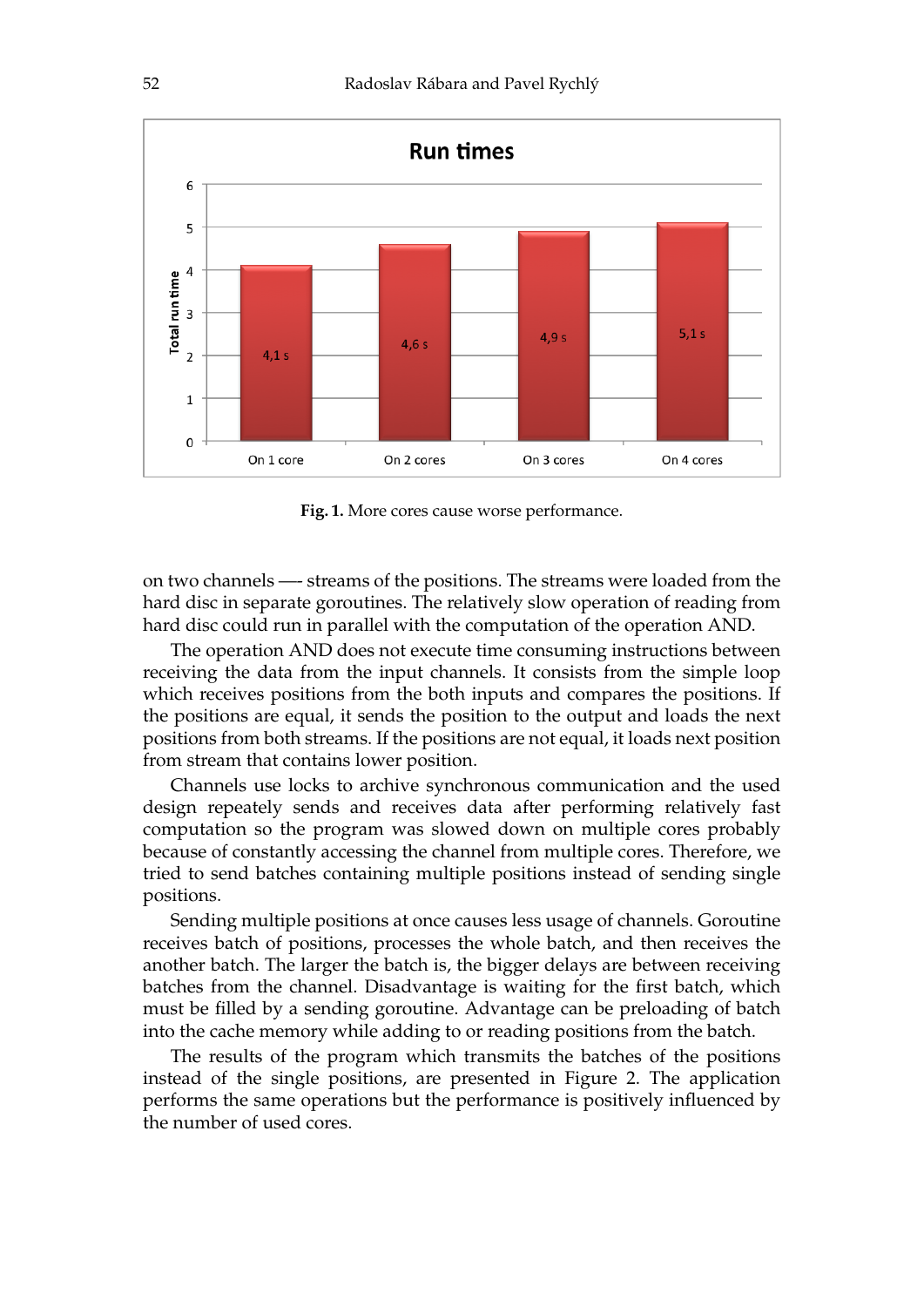In Figure 2, we see that the program speeded up when it run on two cores comparing to the run on one core. It is a proof that data transmission was the issue of the scalability. We can also see that running the program on more than two cores does not cause significant improvement of the performance. It is related to the simplicity of the tested program.



**Fig. 2.** Sending batch of positions improves performance.

#### **4.2 Comparing the performance**

The evaluation of the both implementations was performed on eight processor core server. The original implementation is a single-thread application, so it can use only one processor core. The new implementation has the concurrent design with goroutines, which can run on multiple cores. The new implementation was evaluated with the various number of the cores.

The performance was compared by a simple benchmark that measured time of the evaluation of the prepared queries. The time was measured by the unix time command. The prepared evaluation queries are quite difficult and complex because they cover rules of syntactic analysis. The results of these queries are quite big as they cover from 5 to 10 % of the whole corpus. Together the results cover almost the whole corpus. These queries are quite extreme because typical users of the Manatee system usually create just simple queries to find some specified words with some restrictions, which produce much smaller results.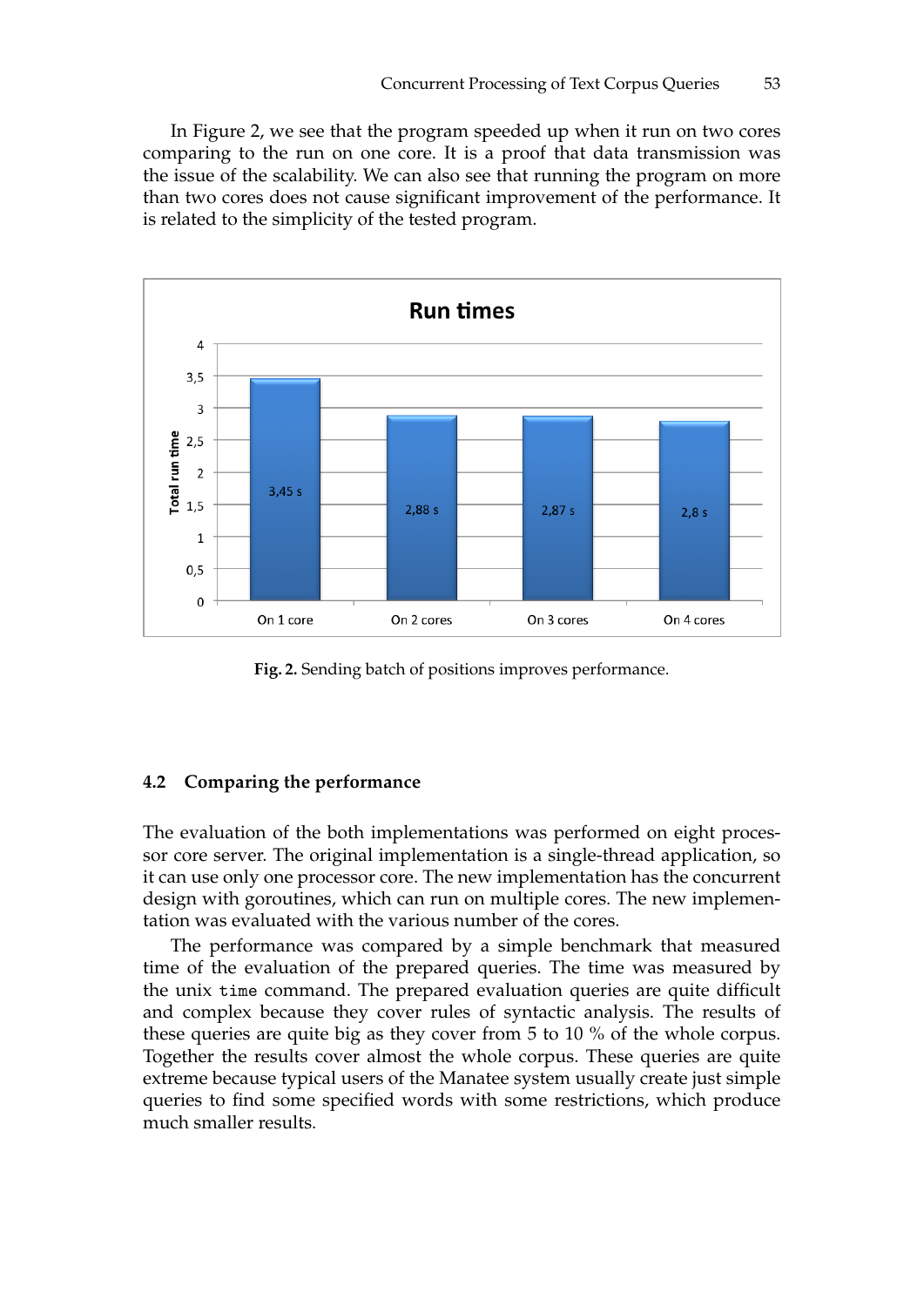The original implementation evaluated the prepared queries in 4h 29m 24s. The average of the total run (real) times of the queries evaluation are presented in Figure 3.



**Fig. 3.** The average run times of query evaluation by the original implementation.

The new implementation evaluated the evaluation queries in 2h 27m 39s, when it run only with one core. Comparing to the original implementation, the new implementation is faster by approximately 45 %. The avarage of the total run (real) times of queries evaluation are presented in Figure 4.

The Figure shows that thirteen from fifteen evaluation queries were evaluated faster by the new implementation with an average difference of approximatelly 45 %. The fourteenth query had the best improvement by 82 %. The second query had the smallest improvement by 20 %. Two queries were evaluated slower by the new implementation: the ninth query, which was evaluated slower by 116 %, and the eleventh query, which was evaluated slower by 7 %.

The new implementation was evaluated with all possible number of processor cores on the same server, so we can see how the performance is affected when the new implementation is executed on more cores. Measurements are displayed in Figure 5.

The most significant difference is between running on one and two cores, which speeds up the evaluation by 43 %. When the new implementation runs on more than two cores, the performance is better with the each added core, but the cores addition results in slightly less difference of the performance. Only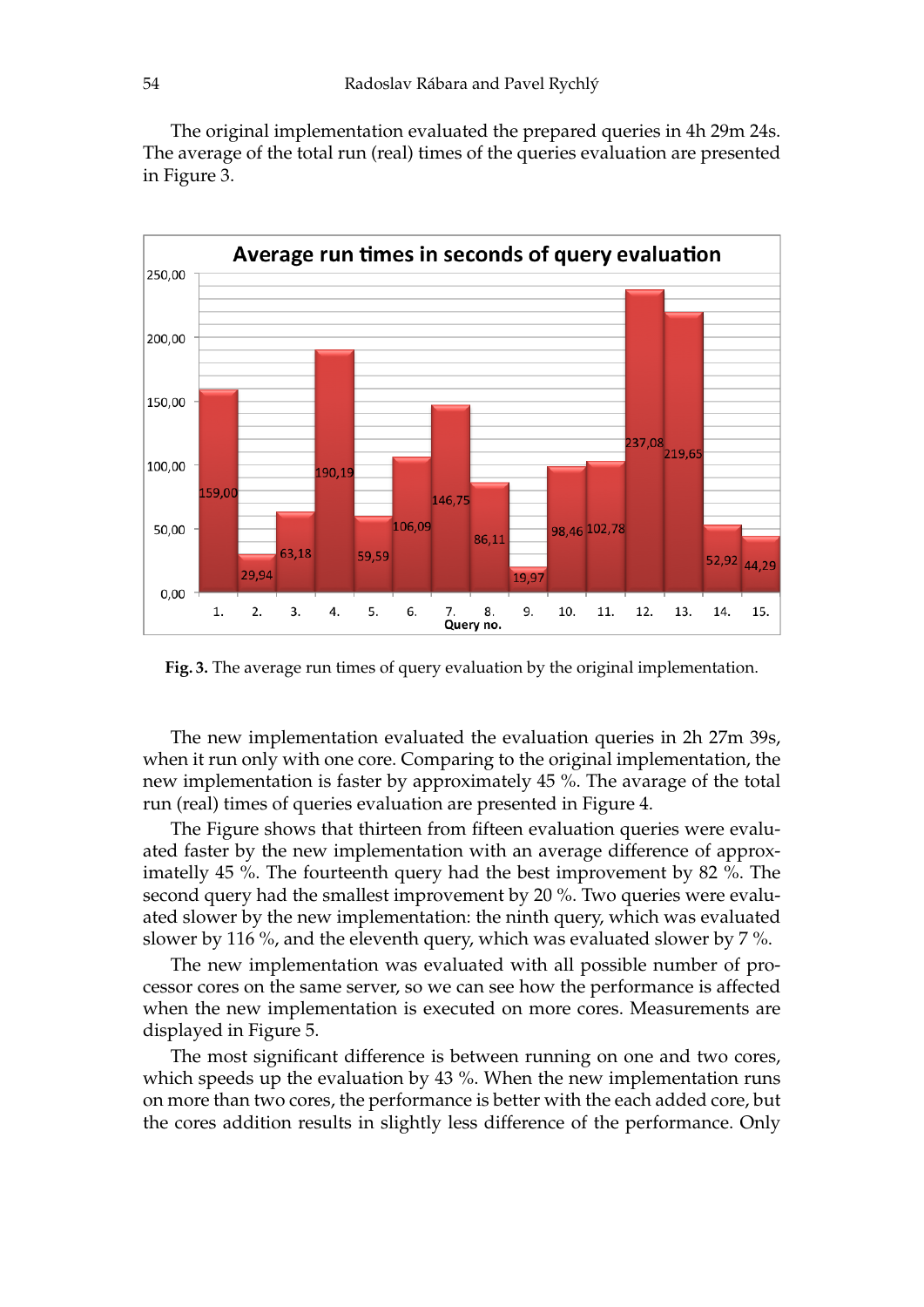

**Fig. 4.** The average run times of query evaluation by the new implementation.



**Fig. 5.** The total run time of the new implementation running on all possible number of processor cores.

when the new implementation run with the all eight cores the performance was worse than running with only seven or six cores.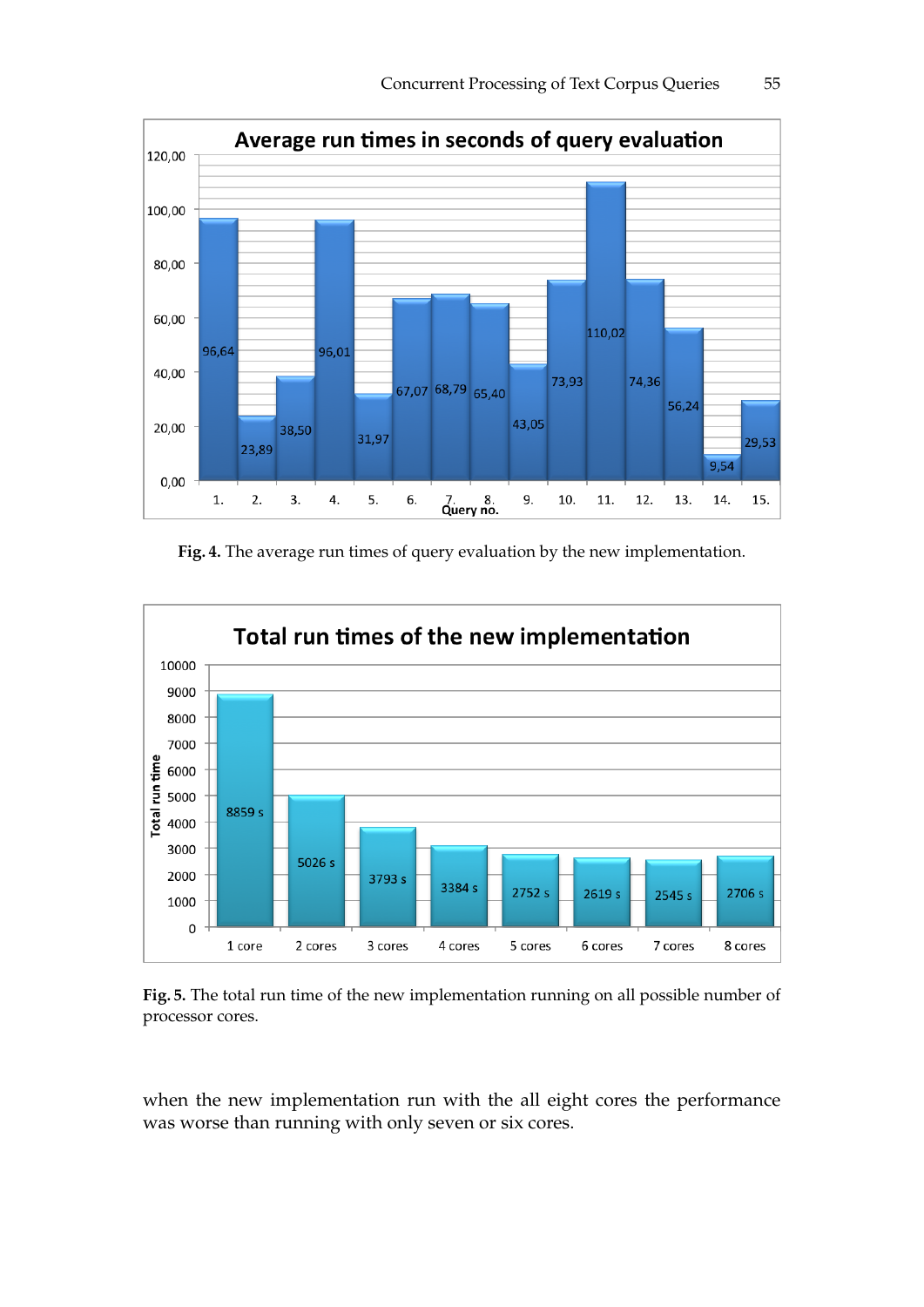The evaluation with three cores speeds up the evaluation by 24 % comparing to the evaluation with two cores and by 57 % comparing to the evaluation with one core. Four cores speeds up the evaluation by 18 % comparing to the evaluation with three cores and by 65 % comparing to the evaluation with one core. Adding the fifth core increases the performance by 11 % comparing to the evaluation with four cores. Runs with six and seven core differ in less than 5 % comparing to the runs without one core.

#### **4.3 Comparing the lines of code**

The source code of the original implementation is written in  $C_{++}$ , which separates the source code to header files, which contain declaration of an interfaces, and source files, which contain implementation of the declared interfaces. The header files can declare classes, functions or variables. It can also contain implementations of short functions. Working with the source code requires reading from the both — header and source files. Therefore, both file types are included in the source code analysis of the original implementation.

The source code of the new implementation is written in Go, which does not have more types of source code files and it does not require linking between files in the same module. However, it has strict syntactic rules that can prolong the source code.

The source code of the new implementation is expanded by the implemented mechanism of the batch transmission, which provides scalable data transmission used to evaluate queries. The C++ has advantage of the initialization lists<sup>5</sup> which shorts attribute initialization to one line.

The strict syntactic rules in Go forbids one line functions and writing if statement without surrounding block. Go also forbids some common expressions in  $C_{++}$  such as variable1 = variable2++;.

The one line functions has its header (return type, function name and parameters) and body (implementation) on the same line. Functions in Go consume at least three lines: the first one consists of a function header and the start of the function's body, the second one contains statement, and the third one is the end of the function's body.

The new implementation does not have all functionality of the original system and therefore, the comparision cannot include the whole source code. Instead, only some units were compared. The units can be divided into two groups:

- 1. FastStream (FastChan), RangeStream (RangeChan), and structures which provides batch transmisison. The difference between lines of codes indicates how the length of source code was affected by changing from a singlethread to concurrency paradigm.
- 2. SortedRuns, Read\_bits, and Write\_bits, which have the same implementation so the difference between lines of codes indicates how the length of

 $^5$ http://www.cprogramming.com/tutorial/initialization-lists-c++.html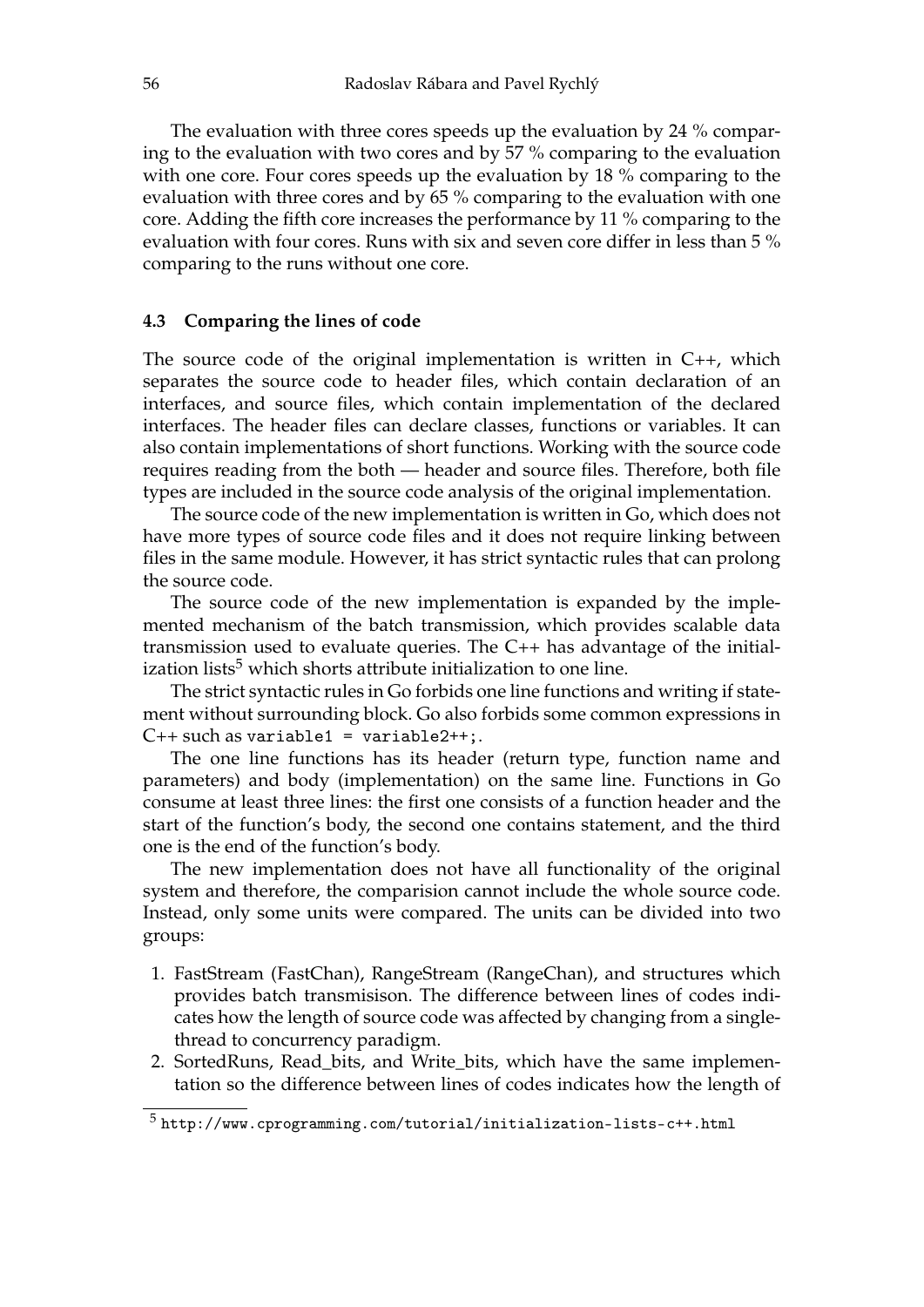source code was affected by changing the programming language from C++ to Go.

The results include only the not blank and not comment lines, and only those units of the code were included, which does not provide functionality unimplemented in the new system. The results are presented in Figure 6.



**Fig. 6.** Graph comparing lines of code of the original and the new implementation.

The number of lines of the reimplemented FastStream and RangeStream interfaces and classes is reduced by 21 %, so the change of the sequential to concurrent paradigm leaded to the shorter source code. The difference could be even bigger if there would not be needed mechanisms of sending and receiving positions as batches, which takes 252 lines of code (19 %).

Reimplementing of Read\_bits and Write\_bits slightly expanded the source code and even that the reimplemented SortedRuns has less code by 1 %, the reimplemented code of the second group has rather longer code.

# **5 Conclusion**

The performance and the length of the source code were compared between the single-thread and concurrent implementation of the corpus manager Manatee. Manatee is able to deal with extremely large corpora and to provide a platform for evaluating complex queries, filtering and visualizing results, and computing a wide range of lexical statistics [5].

The original implementation (in C++) evaluated the prepared benchmark queries in aproximatelly 4.5 hours. The new implementation (in Go) evaluated